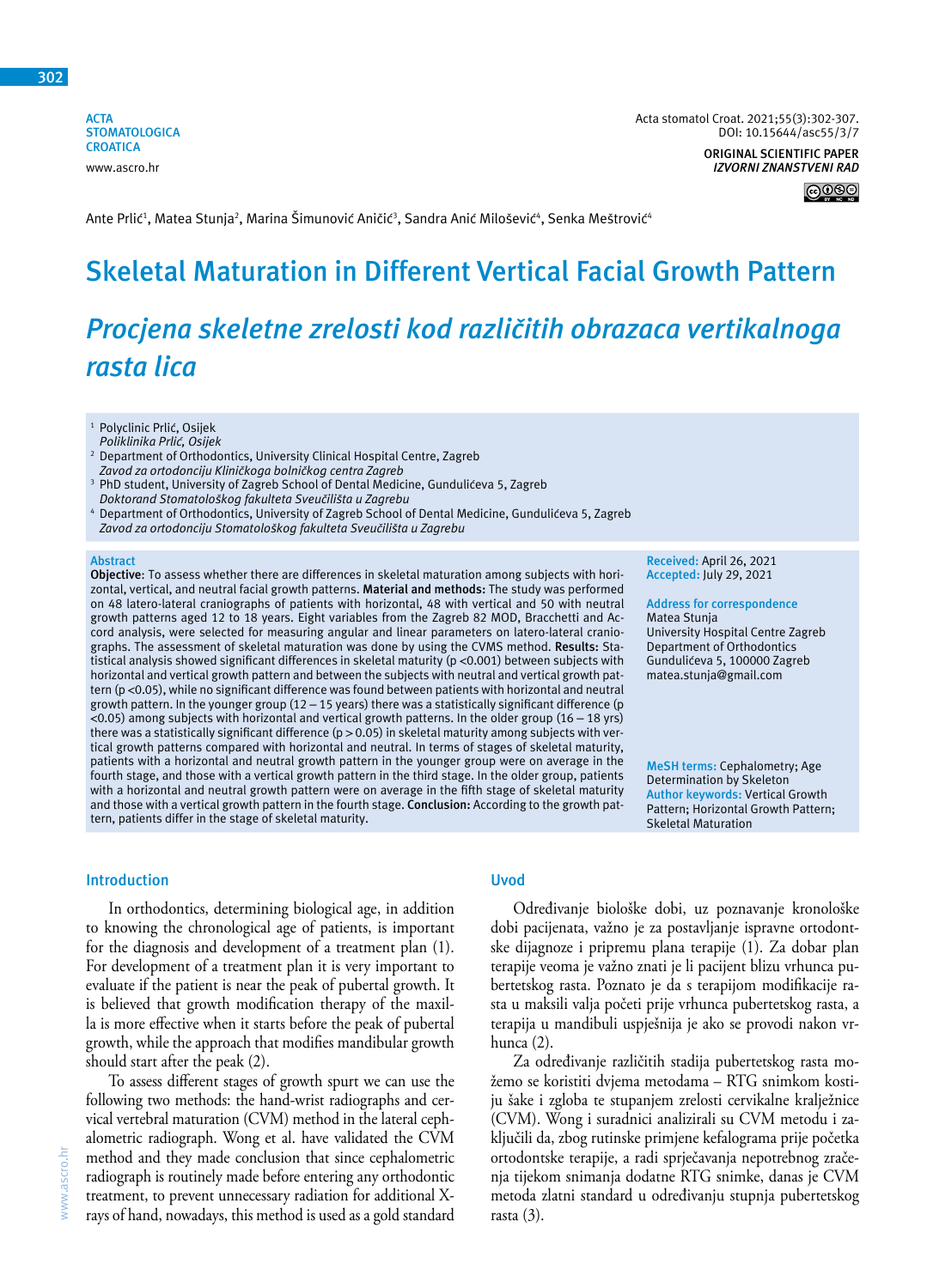in determining pubertal growth (3). In terms of timing the right treatment and getting a better result, the knowledge of the skeletal maturation in association with craniofacial growth is also very important (4). The chronological and biological age of the patient, combined with knowledge of the type of craniofacial growth allows us to predict the right timing and outcome of orthodontic therapy; therefore, they are crucial in clinical as well as in scientific work. In the available literature there are studies which compared dental age with skeletal maturity (5,6), but the relationship between skeletal maturation and growth pattern has not yet been clarified; therefore, the aim of this cross-sectional retrospective study was to assess whether there are differences in skeletal maturation among patients with different vertical facial growth patterns.

## **Material and methods**

The sample included 146 pretreatment lateral cephalographs (82 females and 64 males) of patients aged 12-18 selected from the Department of Orthodontics, University Hospital Centre Zagreb. Lateral cephalographs were routinely made before orthodontic treatment. More than a thousand patient files were reviewed. The study was approved by the Ethics Committee of the School of Dental Medicine, University of Zagreb since the cephalographs were made according to diagnostic procedures. The patient's parents signed a voluntary written informed consent. All subjects with determined craniofacial anomalies, skeletal deviations in the sagittal dimension, respiratory problems, and positive history of unfavorable habits were excluded from the study because of the possible effect on the development of the alveolar bone and dimensions of the midface.

#### Rtg cephalometric analysis

To assess the growth pattern, a cephalometric analysis was performed using the Dolphin 10.5 software. All variables that were used for this purpose are shown in Table 1. The norms of all values were derived from a previous study on subjects with normal occlusion from the Croatian ethnicity (7).

## Assessment of cervical vertebral maturation index

Cervical vertebral maturation was determined on lateral cephalometric radiographs using cervical vertebrae maturation stages (CVMS) (8-11), a method modified by Baccetti et al. (12). The morphology of the bodies of the second (C2), third (C3), and fourth (C4) cervical vertebrae were an-

Osim poznavanja stupnja pubertetskoga rasta, važno je znati i odnos stupnja pubertetskoga rasta s kraniofacijalnim rastom (4). Kronološka i biološka dob pacijenata, uz poznavanje vrste kraniofacijalnog rasta, utječe na pravodobni početak i predviđanje rezultata ortodontske terapije i zato su vrlo važne kako u znanstvenom tako i u kliničkom radu. U literaturi se mogu pronaći studije u kojima se uspoređuju dentalna dob pacijenata i njihova skeletna zrelost (5, 6), ali odnos obrasca kraniofacijalnog rasta i skeletne zrelosti još nije potpuno razjašnjen. U skladu s tim, svrha ovoga retrospektivnog istraživanja bila je odrediti postoje li razlike u stupnju skeletne zrelosti kod pacijenata s različitim obrascima rasta kraniofacijalnog sustava.

## **Materijali i metode**

U istraživanje je bilo uključeno 146 lateralnih rendgenskih kefalograma pacijenta (82 od žena i 64 od muškaraca) u dobi od 12 do 18 godina izabranih u Zavodu za ortodonciju Kliničkoga bolničkoga centra Zagreb. Lateralni kefalogrami snimani su rutinski neposredno prije početka ortodontske terapije, a ukupno je pregledano više od 1000 pacijenata. Istraživanje je odobrilo Etničko povjerenstvo Stomatološkog fakulteta Sveučilišta u Zagrebu. Roditelji pacijenata potpisali su informirani pristanak za sudjelovanje u istraživanju. Svi pacijenti s kraniofacijalnim anomalijama, skeletnim devijacijama u sagitalnoj dimenziji, respiratornim problemima te neodgovarajućim navikama nisu bili uključeni u istraživanje zbog mogućeg utjecaja na razvoj alveolarne kosti i lica.

#### Rendgenska kefalometrijska analiza

Za određivanje obrasca rasta lica korištena je kefalometrijska analiza u programu Dolphin 10.5.

Sve korištene varijable nalaze se u tablici 1. Srednje vrijednosti dobivene su iz dosadašnjih istraživanja provedenih na pacijentima s normalnom okluzijom iz hrvatske populacije (7).

## Određivanje stupnja zrelosti cervikalnih kralježaka

Stupanj zrelosti cervikalnih kralježaka određen je kefalogramom, koristeći se CVM metodom (8 – 11) prema Baccettiju i suradnicima (12). Analizirana je morfologija tijela drugoga (C2), trećega (C3) i četvrtoga (C4) cervikalnog kralješka. Sve analize i mjerenja obavio je jedan istraživač. Ra-

| Tablica 1. Kefalometrijske varijable korištene u istraživanju |                                                                                     |                                      |                                    |                                      |  |
|---------------------------------------------------------------|-------------------------------------------------------------------------------------|--------------------------------------|------------------------------------|--------------------------------------|--|
| No.                                                           | Measured values •<br>Mjerene vrijednosti                                            | Name of the measure •<br>Naziv mjere | Mean value • Srednja<br>vrijednost | Type of measurement •<br>Vrsta mjere |  |
| 1.                                                            | Y axis • Kut Y osi                                                                  | $N-S-Gn$                             | $66.5 \pm 3.5$                     | Angular • Angularna                  |  |
| 2.                                                            | Basal plane angle · Međučeljusni kut                                                | $sp - pm$ : go- $m$                  | $25 \pm 5$                         | Angular · Angularna                  |  |
| 3.                                                            | Articular angle • Zglobni kut                                                       | $S - Ar - Go$                        | $39.5 \pm 5$                       | Angular • Angularna                  |  |
| 4.                                                            | Gonial angle · Mandibularni kut                                                     | $M - Go - Ar$                        | $127.5 \pm 5$                      | Angular • Angularna                  |  |
| 6.                                                            | Upper gonial angle · Gornji odsječak mandibularnog kuta                             | $N - Go - Ar$                        | $54.5 \pm 4$                       | Angular • Angularna                  |  |
| 7.                                                            | Mandibular plane angle · Kut nagiba baze mandibule                                  | $N-S:Go-M$                           | $32.4 \pm 4.7$                     | Angular • Angularna                  |  |
| 8.                                                            | Anterior and posterior face height ratio .<br>Prednji i stražnji omjer duljine lica | S-Go: N-Me                           | $61\pm2\%$                         |                                      |  |

**Table 1** Cephalometric variables used in this study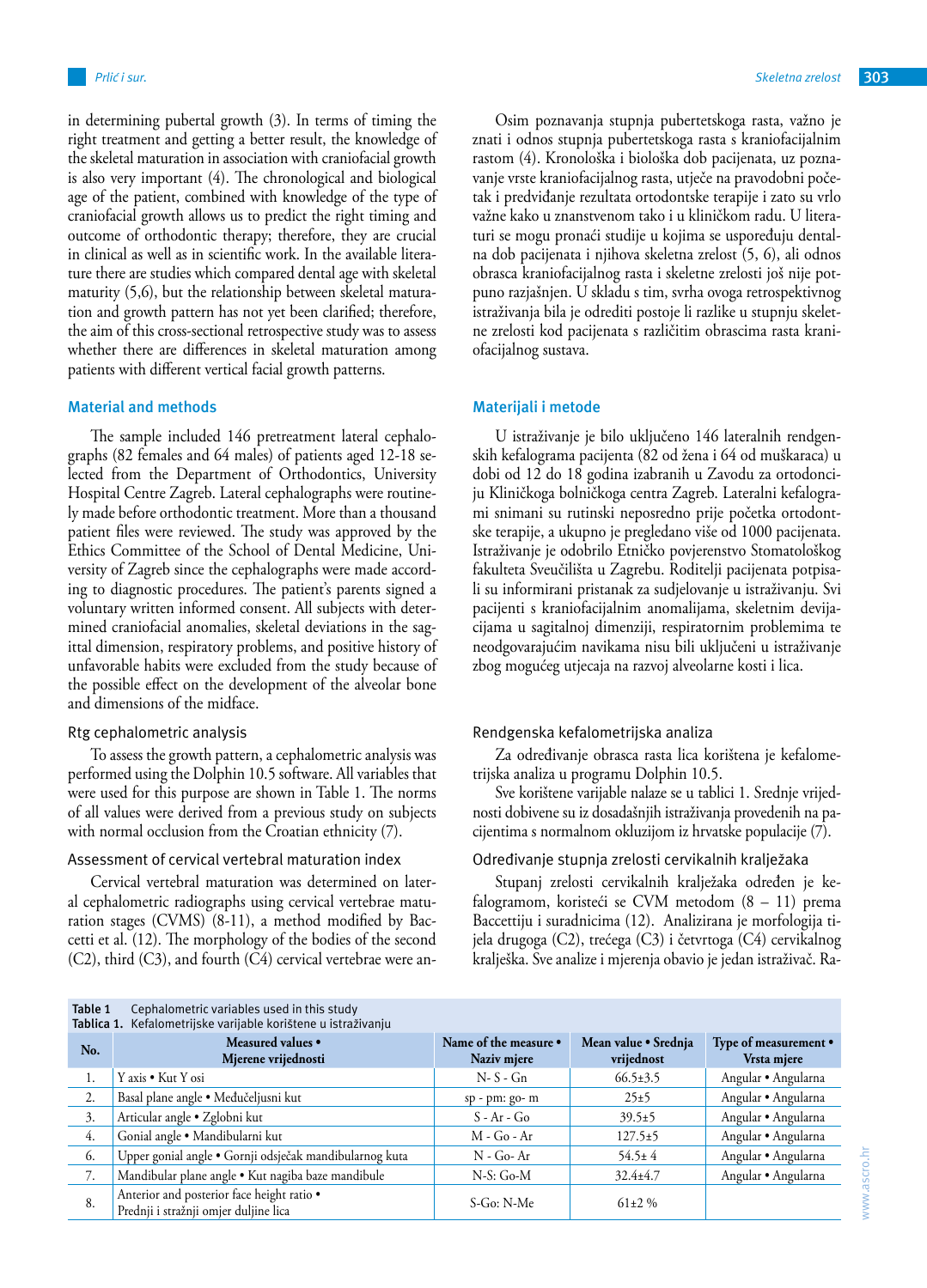alyzed. All analysis and measurement were performed by one researcher. To assess the reproducibility, 30 randomly selected lateral cephalographs were reevaluated eight weeks later by the same investigator. The results were evaluated by the Spearman-Brown formula.

## Statistical analysis

Statistical calculations were made by using Statistical Package for Social Sciences software for Windows software system (version PASW 18), (SPSS Inc., Chicago, SAD). The level of significance was set at p-values of <.05. To test the normality of distribution, the Kolmogorov-Smirnov and Shapiro-Wilk tests were used. Each variable was presented by the mean, standard deviation and maximum and minimum values. For the numerical variables (degree of bone maturity, age), the following parametric tests were used: T-test, ANO-VA and associated post hoc Scheffe test.

## **Results**

## Patients' characteristics

The study involved 146 patients aged 12 - 18 years (average age 14.9 years). According to gender, there were 64 male patients (43.83%) and 82 female patients (56.17%). The distribution of patients by gender did not differ according to age (T-test, p= 0.315).

According to growth pattern, the subjects were allocated into three groups. In Group 1, there were 48 subjects with horizontal growth pattern, in Group 2, there were 48 subjects with vertical growth pattern and in Group 3, there were 50 subjects with neutral growth pattern.

## Skeletal maturation and growth patterns

**Table 2 Relationship between growth patterns and skeletal maturity patterns and skeletal maturity and skeletal maturity and skeletal maturity and skeletal maturity and skeletal maturity and skeletal maturity and skeleta** 

The mean values for skeletal maturity for subjects with different growth patterns are shown in Table 2. The obtained difference was statistically significant (ANOVA: F = 9.417; d.f. = 2;  $p \< 1$ ; 0.001), and the Scheffe test confirms that there was a significant difference between patients with horizontal and vertical growth patterns in the younger group di smanjenja pogreške, nakon osam tjedana ponovno je analizirano 30 nasumično izabranih lateralnih kefalograma. Za obradu rezultata korištena je Spearman-Brownova formula.

## Statistička analiza

Statistička analiza obavljena je u programu Statistical Package for Social Sciences na Windowsovu operacijskom sustavu (version PASW 18), (SPSS Inc., Chicago, SAD). Stupanj značajnosti iznosio je p < ,05. Stupanj distribucije određen je s pomoću Kolmogorov-Smirnovljeva i Shapiro-Wilkova testa. Svaka varijabla opisana je srednjom vrijednošću, standardnom devijacijom te maksimalnom i minimalnom vrijednošću. Za numeričke varijable (stupanj skeletne maturacije) korišteni su T-test, ANOVA i post hoc Schefferov test.

## **Rezultati**

## Obilježja pacijenata

U istraživanju je sudjelovalo 146 pacijenata u dobi od 12 do 18 godina (srednja vrijednost 14,9 godina). Prema spolu su 64 (43,83 %) pacijenta bili muškarci, a 82 (56,17 %) žene. Distribucija prema spolu nije se razlikovala unutar dobnih skupina (T-test,  $p = 0.315$ ).

Prema obrascu rasta pacijenti su podijeljeni u tri skupine. U 1. grupi bilo je 48 pacijenata s horizontalnim obrascem rasta, u 2. grupu uvršteno je 48 pacijenta s vertikalnim obrascem, a 3. grupa sastojala se od 50 pacijenta s neutralnim obrascem rasta.

## Stupanj zrelosti i obrazac rasta

neutral • neutralni .001<sup>\*</sup> ... .001<sup>\*</sup>

Srednja vrijednost stupnja skeletnoga sazrijevanja pacijenata s različitim obrascem rasta prikazana je u tablici 2. Dobiveni rezultati statistički su značajni (ANOVA : F = 9,417; d. f. = 2; p i lt; 0,001), a pokazuju sljedeće: Schefferov test potvrđuje statistički značajne razlike između pacijenata s horizontalnim i vertikalnim obrascem rasta unutar mlađe dobne skupi-

| Table 2<br>Relationship between growth patterns and skeletal maturity<br>Tablica 2. Odnos obrasca rasta i skeletne zrelosti |             |                                              |           |         |       |
|-----------------------------------------------------------------------------------------------------------------------------|-------------|----------------------------------------------|-----------|---------|-------|
|                                                                                                                             | <b>CVMS</b> |                                              |           |         |       |
| Growth pattern • Obrazac rasta                                                                                              | N           | Mean value $(M)$ • Srednja<br>vrijednost (M) | <b>SD</b> | f-ratio |       |
| Horizontal • Horizontalni                                                                                                   | 48          | 4.0                                          | 0.97      |         |       |
| Vertical • Vertikalni                                                                                                       | 48          | 3.4                                          | 1.00      | 9.417   | 0.000 |
| Neutral • Neutralni                                                                                                         | 50          | 4.1                                          | 0.95      |         |       |
| Total • Ukupno                                                                                                              | 146         | 3.9                                          | 1.03      |         |       |

| Table 3                   | Analysis of variance of growth patterns and stage of skeletal maturity<br>Tablica 3. Analiza varijance obrasca rasta i stupnja skeletne zrelosti |         |         |  |  |
|---------------------------|--------------------------------------------------------------------------------------------------------------------------------------------------|---------|---------|--|--|
|                           |                                                                                                                                                  | (I-I)   |         |  |  |
|                           | vertical • vertikalni                                                                                                                            | $.688*$ | $.003*$ |  |  |
| Horizontal • Horizontalni | neutral • neutralni                                                                                                                              | -.098   | 882     |  |  |

Vertical • Vertikalni horizontal • horizontalni -.688\* .003\*

*Scheffe post-hoc test • Scheffeov post-hoc test; \*p<0.05*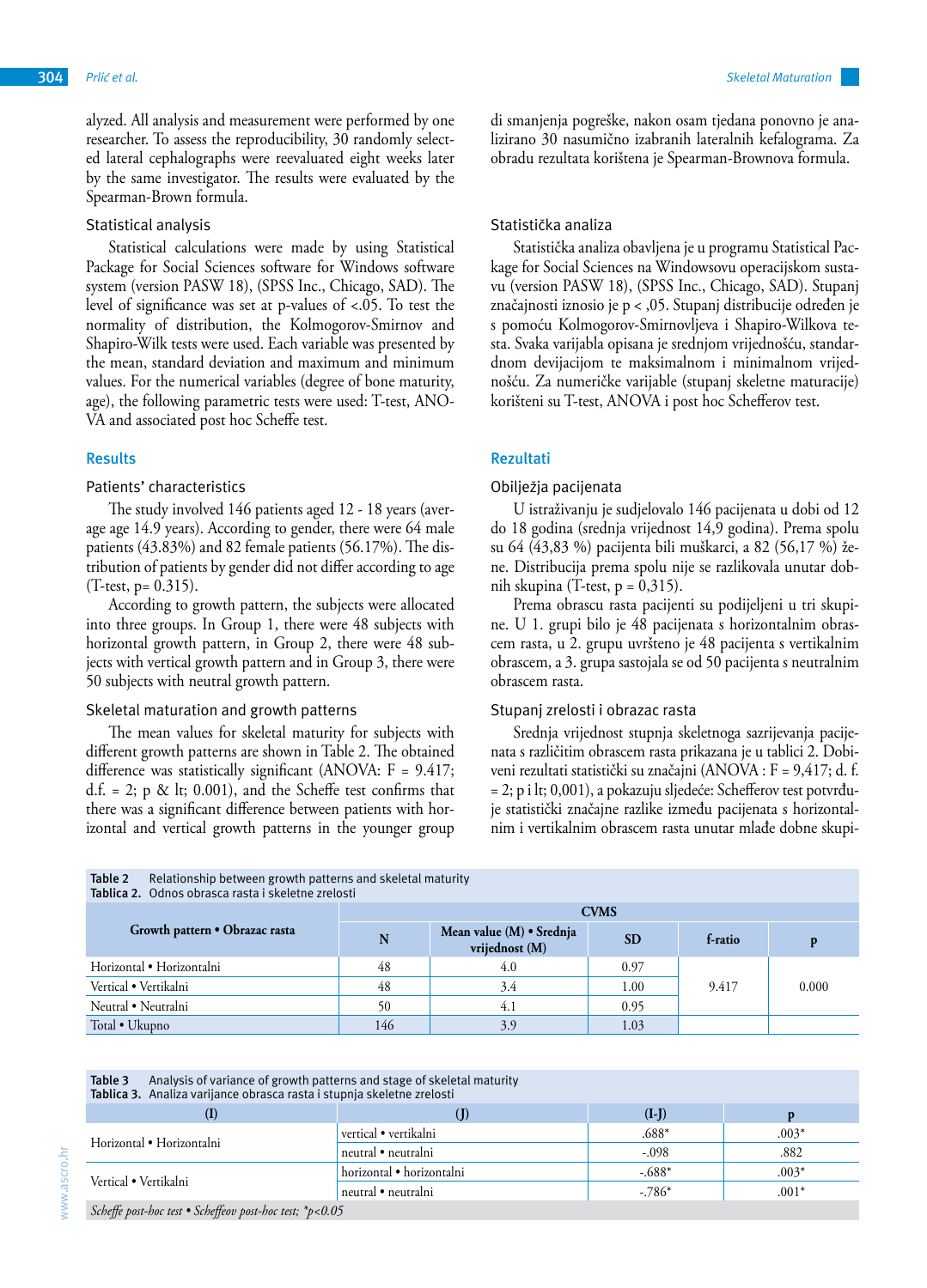and between neutral and vertical growth patterns in the older group of patients (p & lt; 0.05), while there was no significant difference in the degree of skeletal maturation between horizontal and neutral growth pattern (p & gt; 0.05) (Table 3).

Relationship between skeletal maturation and growth pattern in different age groups

Patients were divided into two age groups. 57.5% of them were in the first group (12 to 15 years) and 42.5% in the second group (16 to 18 years).

According to growth patterns and degree of skeletal maturity development, the distribution of the first group is shown in Figure 1 and of the second group in Figure 2.

In the age group 12-15 years, the obtain results revealed a statistically significant difference in stage of skeletal development between the subjects with horizontal and vertical growth patterns,  $(ANOVA; F = 4.802; P = 0.011)$  (Table 4).

In the age group 16-18 years, statistically significant differences were found between patients with horizontal and vertical growth patterns and those with vertical and neutral growth patterns, (ANOVA; F=4.802; P=0.011) (Table 5).

ne te između onih s neutralnim i vertikalnim rastom u starijoj dobnoj skupini (p i lt; 0,05). Kod pacijenata s horizontalnim i neutralnim obrascem rasta nije pronađena statistički značajna razlika u stupnju skeletne zrelosti (p i gt; 0,05) (tablica 3.).

Odnos skeletne zrelosti i obrasca rasta unutar različitih skupina

Pacijenti su podijeljeni u dvije skupine. Njih 57,5 % nalazi se u prvoj skupini (12 – 15 godina), a 42,5 % svrstano je u drugu dobnu skupinu (16 – 18 godina).

Na slici 1. je distribuciju pacijenata prve skupine prema odgovarajućem obrascu rasta i stupnju skeletne zrelosti, a distribucija pacijenata druge skupine nalazi se na slici 2.

Unutar dobne skupine od 12 do 15 godina rezultati pokazuju statistički značajnu razliku u stupnju skeletne zrelosti između pacijenata s horizontalnim i vertikalnim obrascem rasta (ANOVA; F = 4,802; P = 0,011) (tablica 4.).

Unutar starije dobne skupine (16 – 18 godina) statistički značajna razlika pronađena je između pacijenata s horizontalnim i vertikalnim obrascem rasta te s vertikalnim i neutralnim (ANOVA; F = 4,802; P = 0,011) (tablica 5.).



Figure 1 CVMS for different growth pattern in group 12-15 yrs **Slika 1.** CVMS za različite obrasce rasta u skupini od 12 do 15 godina



**Figure 2** CVMS for different growth pattern in group 16-18 yrs **Slika 2.** CVMS za različite obrasce rasta u skupini od 16 do 18 godina

| Table 4                                                            | CVMS for different growth pattern in group 12-15 yrs, Scheffe post-hoc test<br>Tablica 4. CVMS za različite obrasce rasta u skupini od 12 do 15 godina, Scheffeov post-hoc test |                           |                       |  |  |  |
|--------------------------------------------------------------------|---------------------------------------------------------------------------------------------------------------------------------------------------------------------------------|---------------------------|-----------------------|--|--|--|
|                                                                    | Neutral • Neutralni                                                                                                                                                             | Horizontal • Horizontalni | Vertical • Vertikalni |  |  |  |
| Neutral • Neutralni                                                |                                                                                                                                                                                 | .801                      | .091                  |  |  |  |
| Horizontal • Horizontalni                                          | .801                                                                                                                                                                            |                           | .015                  |  |  |  |
| Vertical • Vertikalni                                              | .091                                                                                                                                                                            | .015                      |                       |  |  |  |
| $0.1 \, \alpha$ $1 \, \alpha$ $0.1 \, \alpha$ $1 \, \alpha$ $0.25$ |                                                                                                                                                                                 |                           |                       |  |  |  |

*Scheffe post-hoc test • Scheffeov post-hoc test; p<0.05*

# **Table 5** CVMS for different growth pattern in group 16-18 yrs, Scheffe post-hoc test **Tablica 5.** CVMS za različite obrasce rasta u skupini od 16 do 18 godina, Scheffeov post-hoc test **Neutral • Neutralni Horizontal • Horizontalni Vertical • Vertikalni Neutral • Neutralni** .580 **.000 Horizontal • Horizontalni** .580 **.003 Vertical • Vertikalni .000 .003** *Scheffe post-hoc test • Scheffeov post-hoc test; p<0.05*

www.ascro.hr www.ascro.hr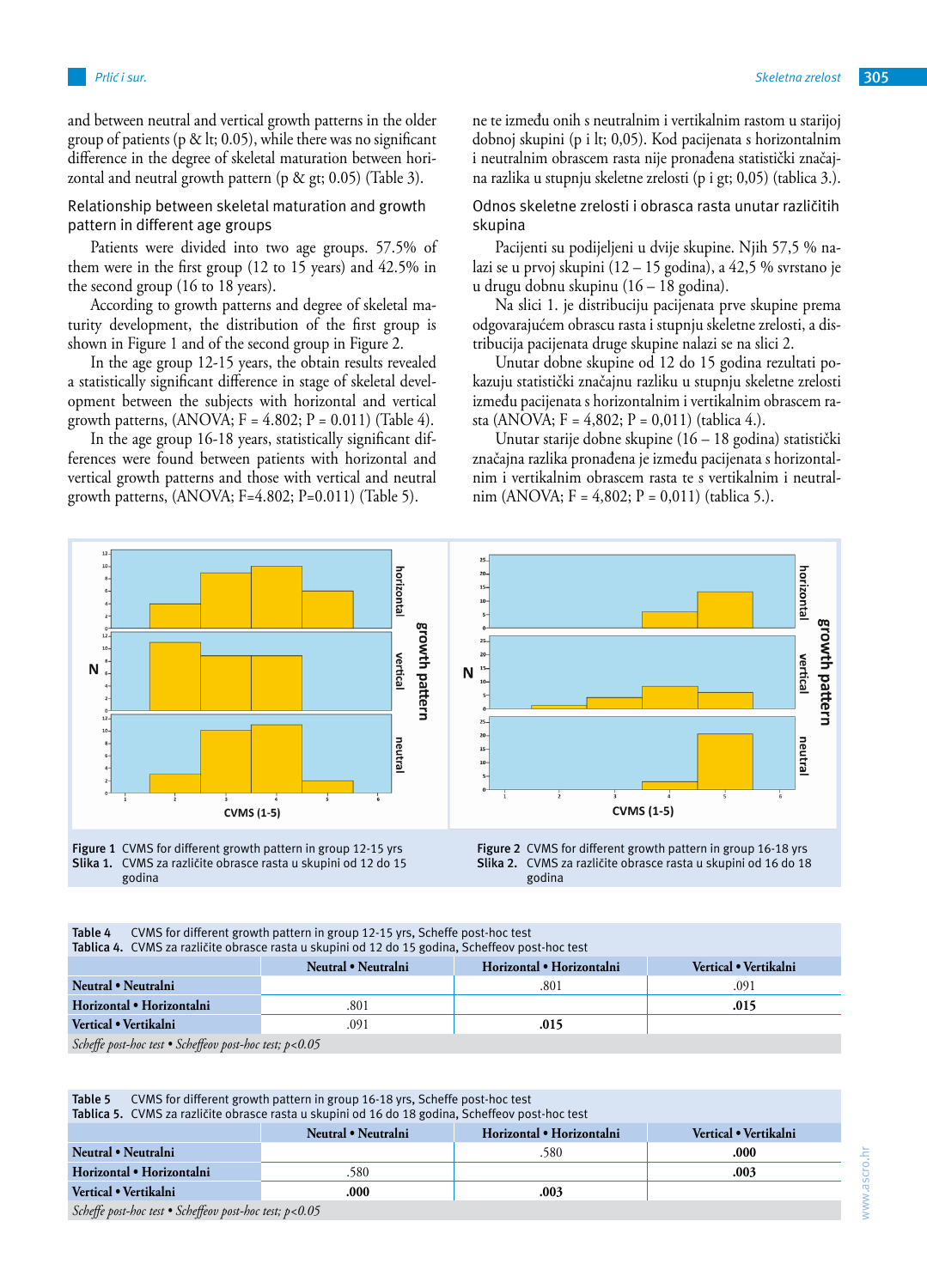## **Discussion**

The face changes during childhood, adolescence and adulthood. The craniofacial growth is continuous, however, the growth of individual parts of the head does not occur continuously over time (13-16).

The knowledge of the growth pattern and the degree of skeletal maturity in patients is mandatory for the right orthodontic treatment, both timing and type.

The most frequent method to assess skeletal growth is to analyze the cervical vertebrae on routinely made cephalographs, known as the CVMS method (17-20). Szemraj et al. (21) have confirmed that this diagnostic approach has a high degree of correlation with the hand wrist method and it is considered reliable in clinical, as well as in scientific work. Accordingly, in this research, the CVMS method was used to determine skeletal growth.

The obtained results showed a statistically significant difference in skeletal maturation time between patients with vertical and horizontal growth patterns, thus confirming the null hypothesis. Subjects with horizontal and neutral growth patterns aged 12-15 years were on average in the fourth stage of skeletal maturity, while those with a vertical growth pattern were in the third stage of skeletal maturation. Patients in the age group 16-18 years with vertical growth pattern had mean skeletal age in the fourth stage and those with horizontal and neutral growth pattern in the fifth stage.

Gottimukkala et al. (22) have undertaken a comparison of the skeletal age between long and short face children in the South Indian Population and concluded that subjects with vertical growth patterns should be expected to reach higher levels of skeletal maturity than horizontal growers. A possible explanation for the opposite values, from the ones in this study, was a difference in methodology since they have used both hand-wrist radiographs and lateral cephalographs.

Perinetti et al. performed a study on the Italian population. Their results have shown that there is a very small correlation between different craniofacial growth and skeletal maturation, apart from patients with vertical craniofacial growth pattern in CVM stage 3. Those results are statistically significant, but clinically, they can be found only in extreme cases (4). In their research, they have used different cephalometric measurements than ones used in this study. Moreover, there is evidence that besides the growth pattern, some other factors could also influence the level of skeletal maturity, such as genetics, nutrition, socioeconomic status and ethnicity (23). Hence, those are the factors that can explain the differences in results between this and their study.

Due to a lack of similar research the obtained results are very difficult to compare. Furthermore, research should be supplemented by a larger number of growth indicators.

# **Conclusions**

A difference in the degree of skeletal maturity among subjects with different vertical facial growth patterns was found (p <0.001). Patients with horizontal and neutral growth patterns didn't show significant differences in skeletal maturity. Subjects with a vertical growth pattern were in a high-

#### **Rasprava**

Lice se mijenja tijekom djetinjstva, adolescencije i zrele dobi. Kraniofacijalni rast je kontinuiran, no rast pojedinih dijelova glave to ne prati u cijelosti  $(13 - 16)$ . Poznavanje obrasca rasta i stupnja skeletne zrelosti prijeko je potrebno za pravodobni početak i odabir ortodontske terapije. Najčešće korištena metoda za određivanje stupnja skeletne zrelosti jest CVM metoda koja se provodi na rutinski snimljenim kefalogramima (17 – 20). Szemraj i suradnici (21) potvrdili su da navedena metoda ima visok stupanj korelacije s metodom šake i zgloba te je jednako pouzdana u kliničkom i znanstvenom radu. Zbog navedenoga je u ovom istraživanju za određivanje stupnja skeletne zrelosti korištena ta metoda.

Dobiveni rezultati pokazuju statistički značajnu razliku u stupnju skeletne zrelosti između pacijenata s vertikalnim i horizontalnim obrascem rasta pa je prihvaćena nulta hipoteza. Pacijenti s horizontalnim i neutralnim obrascem rasta u dobi od 12 do 15 godina prosječno su se nalazili u četvrtom stupnju skeletne zrelosti, a oni s vertikalnim pripadali su trećem stupnju. Pacijenti u dobnoj skupini od 16 do 18 godina, s vertikalnim obrascem rasta, prosječno su pripadali četvrtom stupnju skeletne zrelosti, a oni s horizontalnim i neutralnim obrascem najčešće su bili u petom. Gottimukkala i suradnici (22) uspoređivali su među južnom indijskom populacijom stupanj skeletne zrelosti kod djece s dugim i kratkim licem. Prema njihovim rezultatima, kod pacijenata s vertikalnim obrascem rasta očekuje se ranije skeletno sazrijevanje u usporedbi s onima s horizontalnim. Moguće objašnjenje za različite rezultate, od onih dobivenih u ovom istraživanju, jest razlika u odabranoj metodologiji zato što je u njihovu istraživanju korišten i CVM i analiza šake.

Perinetti i suradnici radili su istraživanje na talijanskoj populaciji. Njihovi rezultati pokazuju da je korelacija između različitog stupnja skeletne zrelosti te različitog obrasca rasta veoma mala, osim među pacijentima s vertikalnim obrascem rasta i stupnjem skeletne zrelosti CVM 3. Navedeni rezultati klinički su značajni, ali mogu se primijeniti samo u ekstremnim slučajevima (4). U svojem su se radu koristili drukčijim kefalometrijskim mjerama od onih u ovoj studiji. Nadalje, u literaturi se ističe da, osim obrasca rasta, i drugi čimbenici mogu utjecati na stupanj skeletne zrelosti – genetika, prehrana, socijalno-ekonomski status i etnička pripadnost (23).

Zbog različitih metoda procjene stupnja skeletne maturacije teško je usporediti dobivene rezultate, a ubuduće je potrebno proširiti istraživanje te uzeti u obzir više različitih čimbenika rasta.

# **Zaključak**

Pronađena je razlika u stupnju skeletne zrelosti među pacijentima s različitim obrascem rasta (p < 0,001). Pacijenti s horizontalnim i neutralnim obrascem nisu pokazali statistički značajnu razliku u stupnju skeletne zrelosti. Pacijenti s vertikalnim obrascem rasta, u usporedbi s onima s horizontalnim